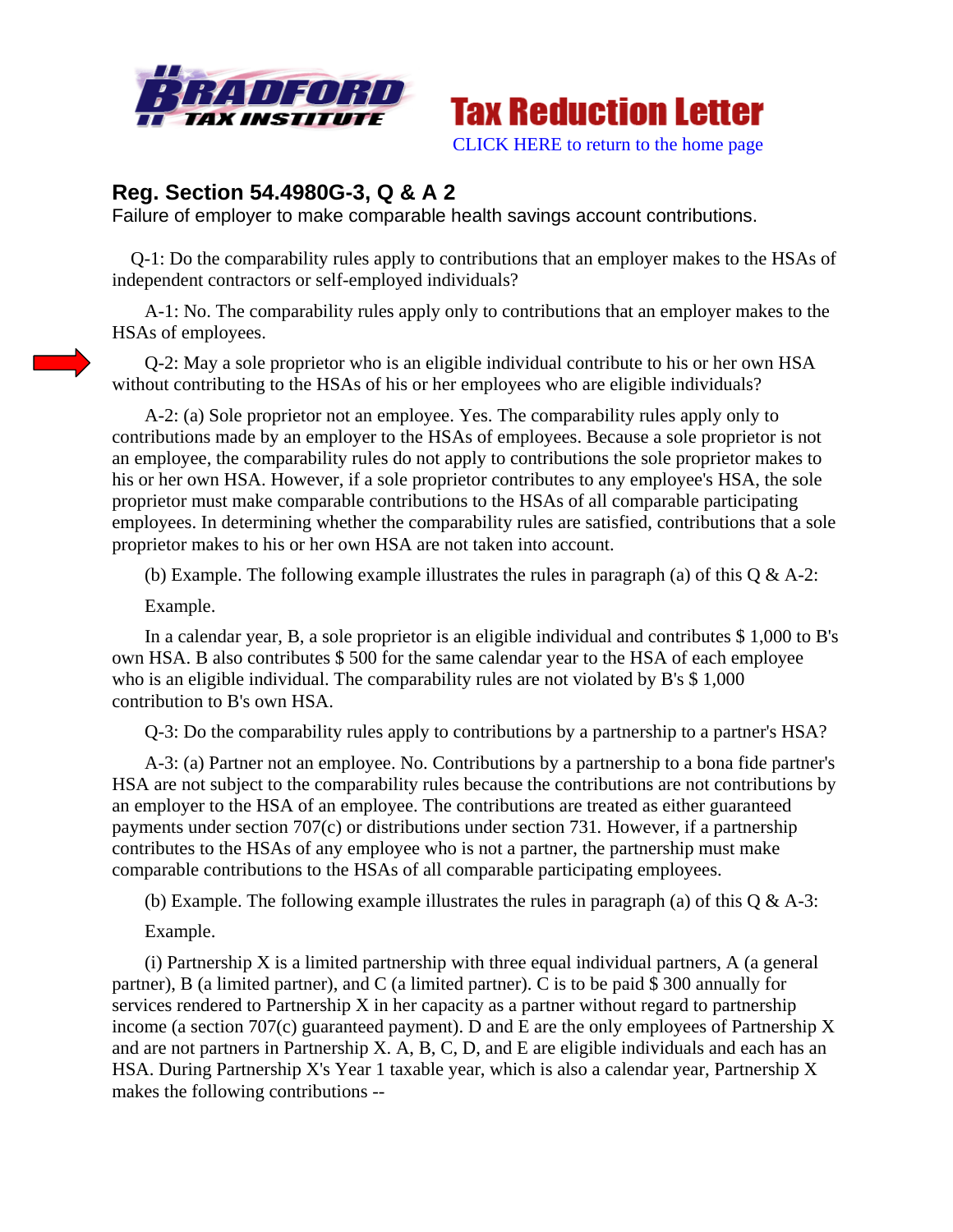(A) A \$ 300 contribution to each of A's and B's HSAs which are treated as section 731 distributions to A and B;

 (B) A \$ 300 contribution to C's HSA in lieu of paying C the guaranteed payment directly; and

 (C) A \$ 200 contribution to each of D's and E's HSAs, who are comparable participating employees.

 (ii) Partnership X's contributions to A's and B's HSAs are section 731 distributions, which are treated as cash distributions. Partnership X's contribution to C's HSA is treated as a guaranteed payment under section 707(c). The contribution is not excludible from C's gross income under section 106(d) because the contribution is treated as a distributive share of partnership income for purposes of all Code sections other than sections 61(a) and 162(a), and a guaranteed payment to a partner is not treated as compensation to an employee. Thus, Partnership X's contributions to the HSAs of A, B, and C are not subject to the comparability rules. Partnership X's contributions to D's and E's HSAs are subject to the comparability rules because D and E are employees of Partnership X and are not partners in Partnership X. Partnership X's contributions satisfy the comparability rules.

Q-4: How are members of controlled groups treated when applying the comparability rules?

 A-4: All persons or entities treated as a single employer under section 414 (b), (c), (m), or  $(0)$ ,  $(c)$ ,  $(m)$ ,  $(0)$  are treated as one employer. See sections 4980G(b) and 4980E(e).

Q-5: What are the categories of employees for comparability testing?

 A-5: (a) Categories. The categories of employees for comparability testing are as follows (but See Q & A-6 of this section for the treatment of collectively bargained employees and Q  $\&$ A-1 of § 54.4980G-6 for a special rule for contributions made to the HSAs of nonhighly compensated employees)--

(1) Current full-time employees;

(2) Current part-time employees; and

 (3) Former employees (except for former employees with coverage under the employer's HDHP because of an election under a COBRA continuation provision (as defined in section  $9832(d)(1)$ ).

 (b) Part-time and full-time employees. For purposes of section 4980G*,* part-time employees are customarily employed for fewer than 30 hours per week and full-time employees are customarily employed for 30 or more hours per week. See sections 4980G(b) and 4980E(d)(4)(A) and (B).

(c) In general. Except as provided in  $Q \& A-6$  of this section, the categories of employees in paragraph (a) of this  $Q \& A-5$  are the exclusive categories of employees for comparability testing. An employer must make comparable contributions to the HSAs of all comparable participating employees (eligible individuals who are in the same category of employees with the same category of HDHP coverage) during the calendar year without regard to any classification other than these categories. For example, full-time eligible employees with self-only HDHP coverage and part-time eligible employees with self-only HDHP coverage are separate categories of employees and different amounts can be contributed to the HSAs for each of these categories. But see § 54.4980G-6 for a special rule for contributions made to the HSAs of nonhighly compensated employees.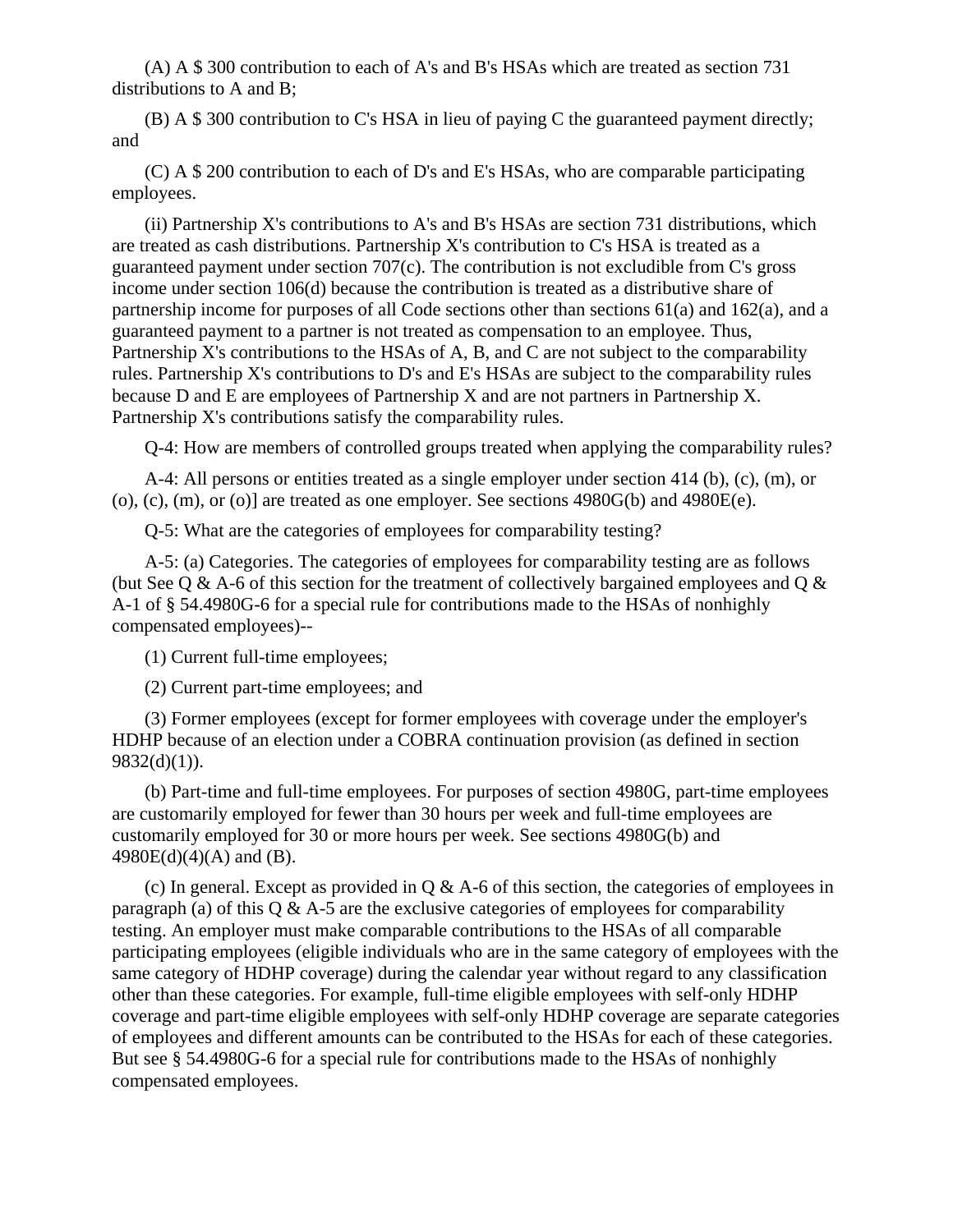Q-6: Are employees who are included in a unit of employees covered by a collective bargaining agreement comparable participating employees?

 A-6: (a) In general. No. Collectively bargained employees who are covered by a bona fide collective bargaining agreement between employee representatives and one or more employers are not comparable participating employees, if health benefits were the subject of good faith bargaining between such employee representatives and such employer or employers. Former employees covered by a collective bargaining agreement also are not comparable participating employees.

(b) Examples. The following examples illustrate the rules in paragraph (a) of this  $Q \& A-6$ . The examples read as follows:

### Example 1.

 Employer A offers its employees an HDHP with a \$ 1,500 deductible for self-only coverage. Employer A has collectively bargained and non-collectively bargained employees. The collectively bargained employees are covered by a collective bargaining agreement under which health benefits were bargained in good faith. In the 2007 calendar year, Employer A contributes \$ 500 to the HSAs of all eligible non-collectively bargained employees with self-only coverage under Employer A's HDHP. Employer A does not contribute to the HSAs of the collectively bargained employees. Employer A's contributions to the HSAs of non-collectively bargained employees satisfy the comparability rules. The comparability rules do not apply to collectively bargained employees.

# Example 2.

 Employer B offers its employees an HDHP with a \$ 1,500 deductible for self-only coverage. Employer B has collectively bargained and non-collectively bargained employees. The collectively bargained employees are covered by a collective bargaining agreement under which health benefits were bargained in good faith. In the 2007 calendar year and in accordance with the terms of the collective bargaining agreement, Employer B contributes to the HSAs of all eligible collectively bargained employees. Employer B does not contribute to the HSAs of the non-collectively bargained employees. Employer B's contributions to the HSAs of collectively bargained employees are not subject to the comparability rules because the comparability rules do not apply to collectively bargained employees. Accordingly, Employer B's failure to contribute to the HSAs of the non-collectively bargained employees does not violate the comparability rules.

#### Example 3.

 Employer C has two units of collectively bargained employees -- unit Q and unit R -- each covered by a collective bargaining agreement under which health benefits were bargained in good faith. In the 2007 calendar year and in accordance with the terms of the collective bargaining agreement, Employer C contributes to the HSAs of all eligible collectively bargained employees in unit Q. In accordance with the terms of the collective bargaining agreement, Employer C makes no HSA contributions for collectively bargained employees in unit R. Employer C's contributions to the HSAs of collectively bargained employees are not subject to the comparability rules because the comparability rules do not apply to collectively bargained employees.

### Example 4.

 Employer D has a unit of collectively bargained employees that are covered by a collective bargaining agreement under which health benefits were bargained in good faith. In accordance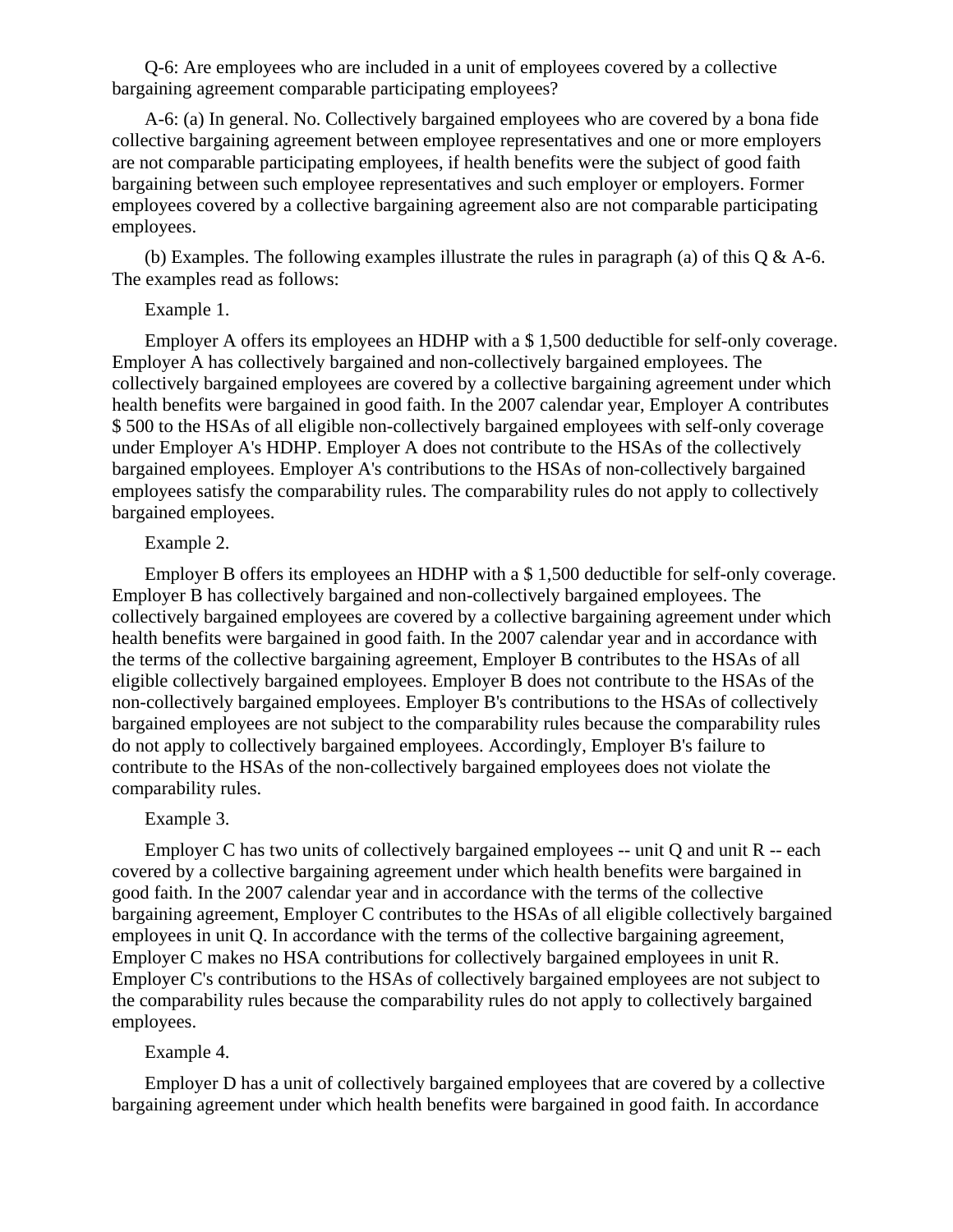with the terms of the collective bargaining agreement, Employer D contributes an amount equal to a specified number of cents per hour for each hour worked to the HSAs of all eligible collectively bargained employees. Employer D's contributions to the HSAs of collectively bargained employees are not subject to the comparability rules because the comparability rules do not apply to collectively bargained employees.

 Q-7: Is an employer permitted to make comparable contributions only to the HSAs of comparable participating employees who have coverage under the employer's HDHP?

 A-7: (a) Employer-provided HDHP coverage. If during a calendar year, an employer contributes to the HSA of any employee who is an eligible individual covered under an HDHP provided by the employer, the employer is required to make comparable contributions to the HSAs of all comparable participating employees with coverage under any HDHP provided by the employer. An employer that contributes only to the HSAs of employees who are eligible individuals with coverage under the employer's HDHP is not required to make comparable contributions to HSAs of employees who are eligible individuals but are not covered under the employer's HDHP.

 (b) Non-employer provided HDHP coverage. An employer that contributes to the HSA of any employee who is an eligible individual with coverage under any HDHP that is not an HDHP provided by the employer, must make comparable contributions to the HSAs of all comparable participating employees whether or not covered under the employer's HDHP. An employer that makes a reasonable good faith effort to identify all comparable participating employees with non-employer provided HDHP coverage and makes comparable contributions to the HSAs of such employees satisfies the requirements in paragraph (b) of this  $Q & A-7$ .

(c) Examples. The following examples illustrate the rules in this  $Q & A-7$ . None of the employees in the following examples are covered by a collective bargaining agreement. The examples read as follows:

Example 1.

 In a calendar year, Employer E offers an HDHP to its full-time employees. Most full-time employees are covered under Employer E's HDHP and Employer E makes comparable contributions only to these employees' HSAs. Employee W, a full-time employee of Employer E and an eligible individual, is covered under an HDHP provided by the employer of W's spouse and not under Employer E's HDHP. Employer E is not required to make comparable contributions to W's HSA.

#### Example 2.

 In a calendar year, Employer F does not offer an HDHP. Several full-time employees of Employer F, who are eligible individuals, have HSAs. Employer F contributes to these employees' HSAs. Employer F must make comparable contributions to the HSAs of all full-time employees who are eligible individuals.

#### Example 3.

 In a calendar year, Employer G offers an HDHP to its full-time employees. Most full-time employees are covered under Employer G's HDHP and Employer G makes comparable contributions to these employees' HSAs and also to the HSAs of full-time employees who are eligible individuals and who are not covered under Employer G's HDHP. Employee S, a fulltime employee of Employer G and a comparable participating employee, is covered under an HDHP provided by the employer of S's spouse and not under Employer G's HDHP. Employer G must make comparable contributions to S's HSA.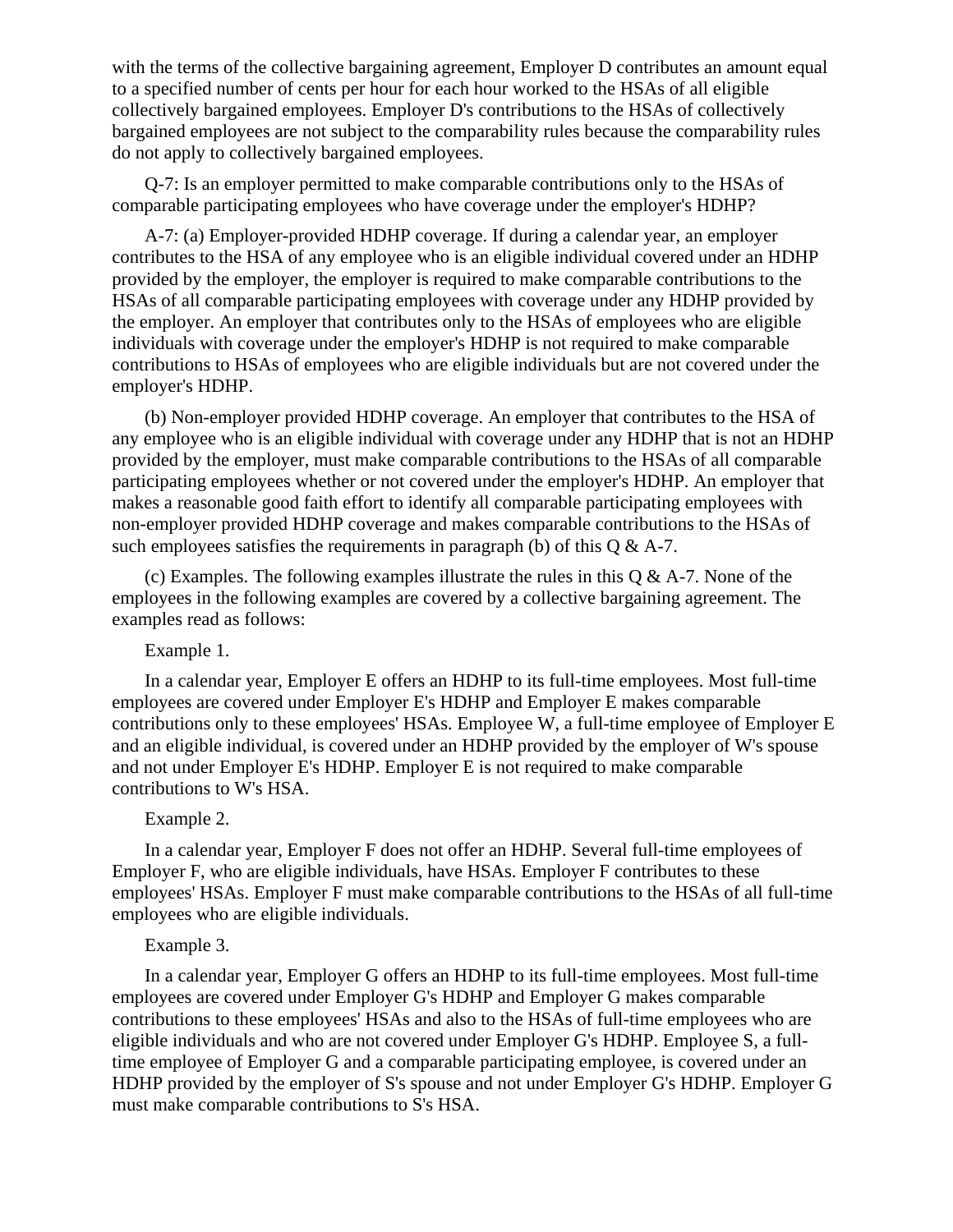Q-8: If an employee and his or her spouse are eligible individuals who work for the same employer and one employee-spouse has family coverage for both employees under the employer's HDHP, must the employer make comparable contributions to the HSAs of both employees?

 A-8: (a) In general. If the employer makes contributions only to the HSAs of employees who are eligible individuals covered under its HDHP where only one employee-spouse has family coverage for both employees under the employer's HDHP, the employer is not required to contribute to the HSAs of both employee-spouses. The employer is required to contribute to the HSA of the employee-spouse with coverage under the employer's HDHP, but is not required to contribute to the HSA of the employee-spouse covered under the employer's HDHP by virtue of his or her spouse's coverage. However, if the employer contributes to the HSA of any employee who is an eligible individual with coverage under an HDHP that is not an HDHP provided by the employer, the employer must make comparable contributions to the HSAs of both employeespouses if they are both eligible individuals. If an employer is required to contribute to the HSAs of both employee-spouses, the employer is not required to contribute amounts in excess of the annual contribution limits in section 223(b).

 (b) Examples. The following examples illustrate the rules in paragraph (a) of this Q & A-8. None of the employees in the following examples are covered by a collective bargaining agreement. The examples read as follows:

#### Example 1.

 In a calendar year, Employer H offers an HDHP to its full-time employees. Most full-time employees are covered under Employer H's HDHP and Employer H makes comparable contributions only to these employees' HSAs. T and U are a married couple. Employee T, who is a full-time employee of Employer H and an eligible individual, has family coverage under Employer H's HDHP for T and T's spouse. Employee U, who is also a full-time employee of Employer H and an eligible individual, does not have coverage under Employer H's HDHP except as the spouse of Employee T. Employer H is required to make comparable contributions to T's HSA, but is not required to make comparable contributions to U's HSA.

#### Example 2.

 In a calendar year, Employer J offers an HDHP to its full-time employees. Most full-time employees are covered under Employer J's HDHP and Employer J makes comparable contributions to these employees' HSAs and to the HSAs of full-time employees who are eligible individuals but are not covered under Employer J's HDHP. R and S are a married couple. Employee S, who is a full-time employee of Employer J and an eligible individual, has family coverage under Employer J's HDHP for S and S's spouse. Employee R, who is also a full-time employee of Employer J and an eligible individual, does not have coverage under Employer J's HDHP except as the spouse of Employee S. Employer J must make comparable contributions to S's HSA and to R's HSA.

 Q-9: Does an employer that makes HSA contributions only for one class of non-collectively bargained employees who are eligible individuals, but not for another class of non-collectively bargained employees who are eligible individuals (for example, management v. nonmanagement) satisfy the requirement that the employer make comparable contributions?

A-9: (a) Different classes of employees.

 No. If the two classes of employees are comparable participating employees, the comparability rules are not satisfied. The only categories of employees for comparability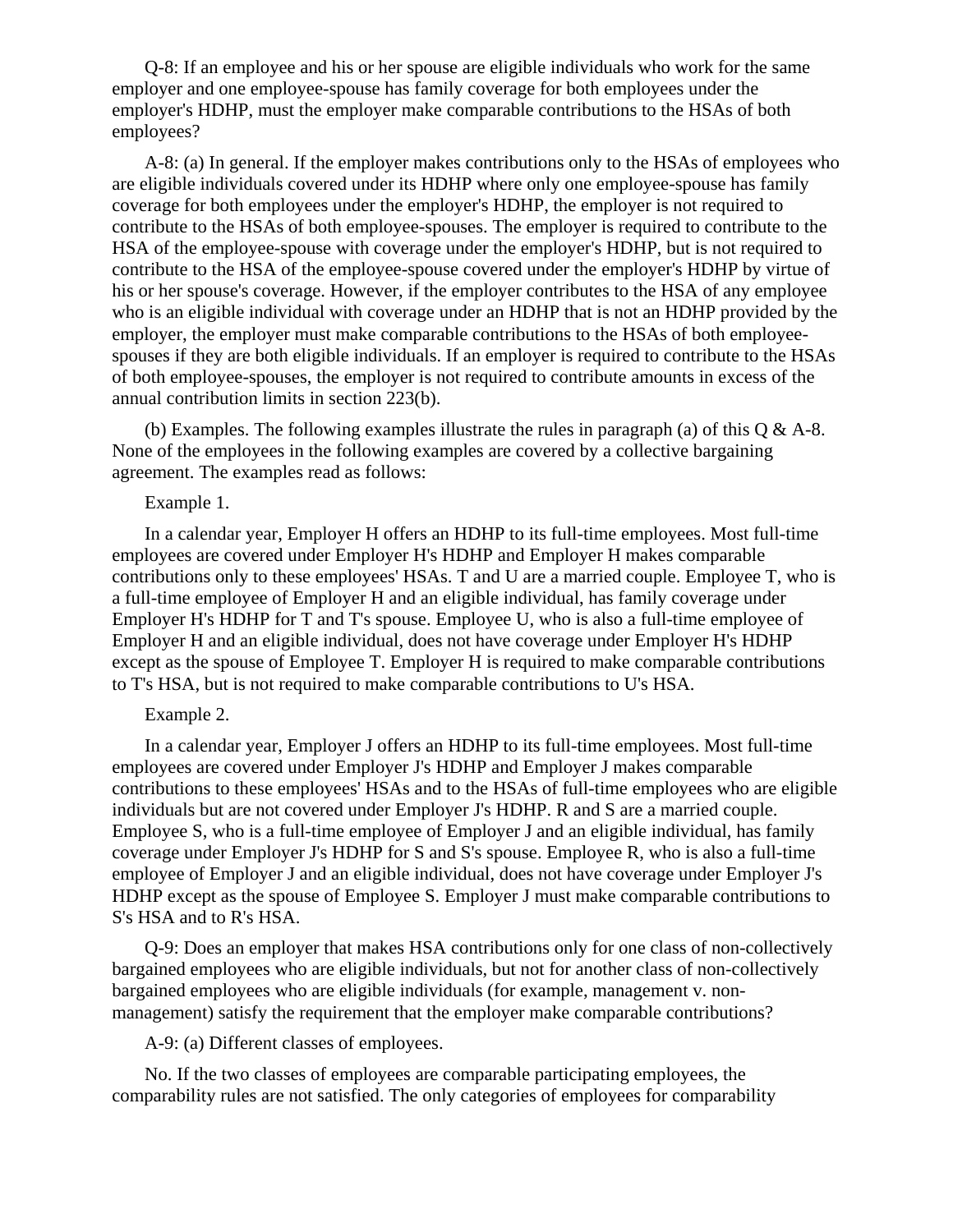purposes are current full-time employees, current part-time employees, and former employees. Collectively bargained employees are not comparable participating employees. But see Q & A-1 in 54.4980G-5 on contributions made through a cafeteria plan. See § 54.4980G-6 for a special rule for contributions made to the HSAs of nonhighly compensated employees.

(b) Examples. The following examples illustrate the rules in paragraph (a) of this  $Q \& A-9$ . None of the employees in the following examples are covered by a collective bargaining agreement. The examples read as follows:

### Example 1.

 In a calendar year, Employer K maintains an HDHP covering all management and nonmanagement employees. Employer K contributes to the HSAs of non-management employees who are eligible individuals covered under its HDHP. Employer K does not contribute to the HSAs of its management employees who are eligible individuals covered under its HDHP. The comparability rules are not satisfied.

### Example 2.

 All of Employer L's employees are located in city X and city Y. In a calendar year, Employer L maintains an HDHP for all employees working in city X only. Employer L does not maintain an HDHP for its employees working in city Y. Employer L contributes \$ 500 to the HSAs of city X employees who are eligible individuals with coverage under its HDHP. Employer L does not contribute to the HSAs of any of its city Y employees. The comparability rules are satisfied because none of the employees in city Y are covered under an HDHP of Employer L. (However, if any employees in city Y were covered by an HDHP of Employer L, Employer L could not fail to contribute to their HSAs merely because they work in a different city.)

### Example 3.

 Employer M has two divisions -- division N and division O. In a calendar year, Employer M maintains an HDHP for employees working in division N and division O. Employer M contributes to the HSAs of division N employees who are eligible individuals with coverage under its HDHP. Employer M does not contribute to the HSAs of division O employees who are eligible individuals covered under its HDHP. The comparability rules are not satisfied.

 Q-10: If an employer contributes to the HSAs of former employees who are eligible individuals, do the comparability rules apply to these contributions?

 A-10: (a) Former employees. Yes. The comparability rules apply to contributions an employer makes to former employees' HSAs. Therefore, if an employer contributes to any former employee's HSA, it must make comparable contributions to the HSAs of all comparable participating former employees (former employees who are eligible individuals with the same category of HDHP coverage). However, an employer is not required to make comparable contributions to the HSAs of former employees with coverage under the employer's HDHP because of an election under a COBRA continuation provision (as defined in section 9832(d)(1)). See Q & A-5 and Q & A-12 of this section. The comparability rules apply separately to former employees because they are a separate category of covered employee. See  $\overline{O} \& A-5$  of this section. Also, former employees who were covered by a collective bargaining agreement immediately before termination of employment are not comparable participating employees. See Q & A-6 of this section.

 (b) Locating former employees. An employer making comparable contributions to former employees must take reasonable actions to locate any missing comparable participating former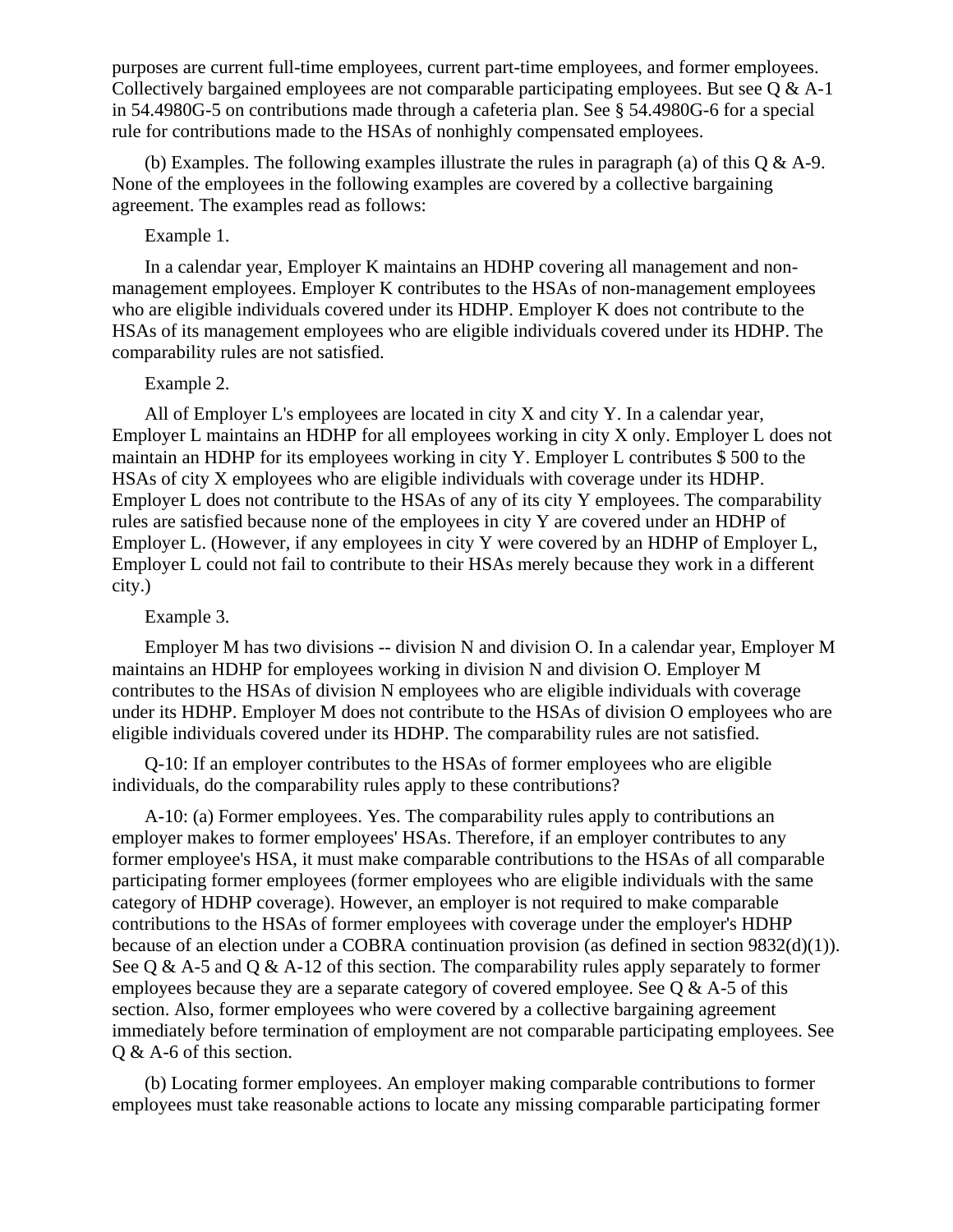employees. In general, such actions include the use of certified mail, the Internal Revenue Service Letter Forwarding Program or the Social Security Administration's Letter Forwarding Service.

(c) Examples. The following examples illustrate the rules in paragraph (a) of this  $Q \& A-10$ . None of the employees in the following examples are covered by a collective bargaining agreement. The examples read as follows:

# Example 1.

 In a calendar year, Employer N contributes \$ 1,000 for the calendar year to the HSA of each current employee who is an eligible individual with coverage under any HDHP. Employer N does not contribute to the HSA of any former employee who is an eligible individual. Employer N's contributions satisfy the comparability rules.

#### Example 2.

 In a calendar year, Employer O contributes to the HSAs of current employees and former employees who are eligible individuals covered under any HDHP. Employer O contributes \$ 750 to the HSA of each current employee with self-only HDHP coverage and \$ 1,000 to the HSA of each current employee with family HDHP coverage. Employer O also contributes \$ 300 to the HSA of each former employee with self-only HDHP coverage and \$ 400 to the HSA of each former employee with family HDHP coverage. Employer O's contributions satisfy the comparability rules.

 Q-11: Is an employer permitted to make comparable contributions only to the HSAs of comparable participating former employees who have coverage under the employer's HDHP?

 A-11: If during a calendar year, an employer contributes to the HSA of any former employee who is an eligible individual covered under an HDHP provided by the employer, the employer is required to make comparable contributions to the HSAs of all former employees who are comparable participating former employees with coverage under any HDHP provided by the employer. An employer that contributes only to the HSAs of former employees who are eligible individuals with coverage under the employer's HDHP is not required to make comparable contributions to the HSAs of former employees who are eligible individuals and who are not covered under the employer's HDHP. However, an employer that contributes to the HSA of any former employee who is an eligible individual with coverage under an HDHP that is not an HDHP of the employer, must make comparable contributions to the HSAs of all former employees who are eligible individuals whether or not covered under an HDHP of the employer.

 Q-12: If an employer contributes only to the HSAs of former employees who are eligible individuals with coverage under the employer's HDHP, must the employer make comparable contributions to the HSAs of former employees who are eligible individuals with coverage under the employer's HDHP because of an election under a COBRA continuation provision (as defined in section  $9832(d)(1)$ ?

 A-12: No. An employer that contributes only to the HSAs of former employees who are eligible individuals with coverage under the employer's HDHP is not required to make comparable contributions to the HSAs of former employees who are eligible individuals with coverage under the employer's HDHP because of an election under a COBRA continuation provision (as defined in section 9832(d)(1)).

 Q-13: How do the comparability rules apply if some employees have HSAs and other employees have Archer MSAs?